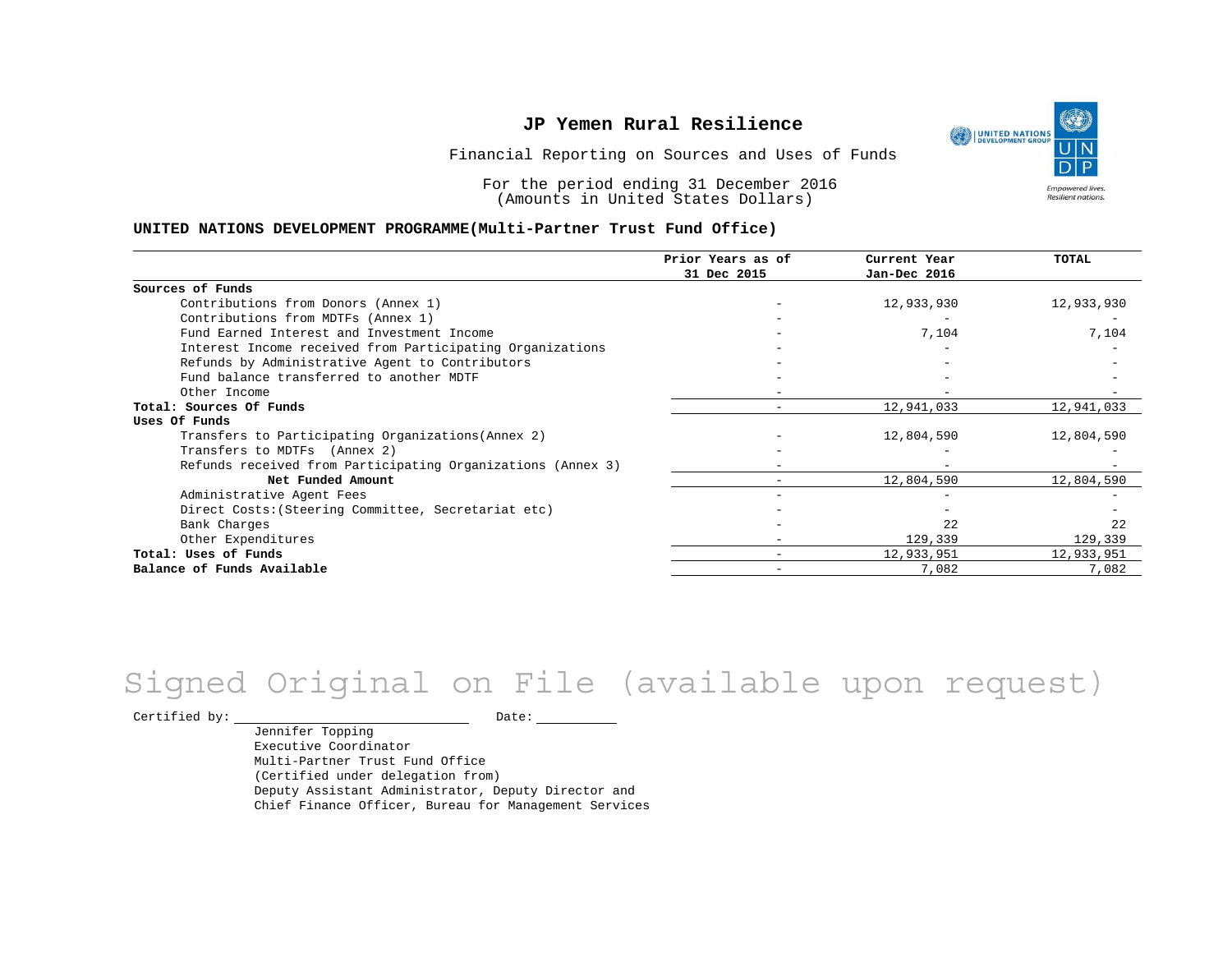

Financial Reporting on Sources and Uses of Funds

For the period ending 31 December 2016 (Amounts in United States Dollars)

#### **UNITED NATIONS DEVELOPMENT PROGRAMME(Multi-Partner Trust Fund Office)**

**Annex - 1: Contributions**

|                      | Prior Years as of | Current Year | TOTAL      |
|----------------------|-------------------|--------------|------------|
|                      | 31 Dec 2015       | Jan-Dec 2016 |            |
| From Contributors    |                   |              |            |
| EUROPEAN UNION       | $-$               | 12,933,930   | 12,933,930 |
| Total: Contributions | -                 | 12,933,930   | 12,933,930 |

# Signed Original on File (available upon request)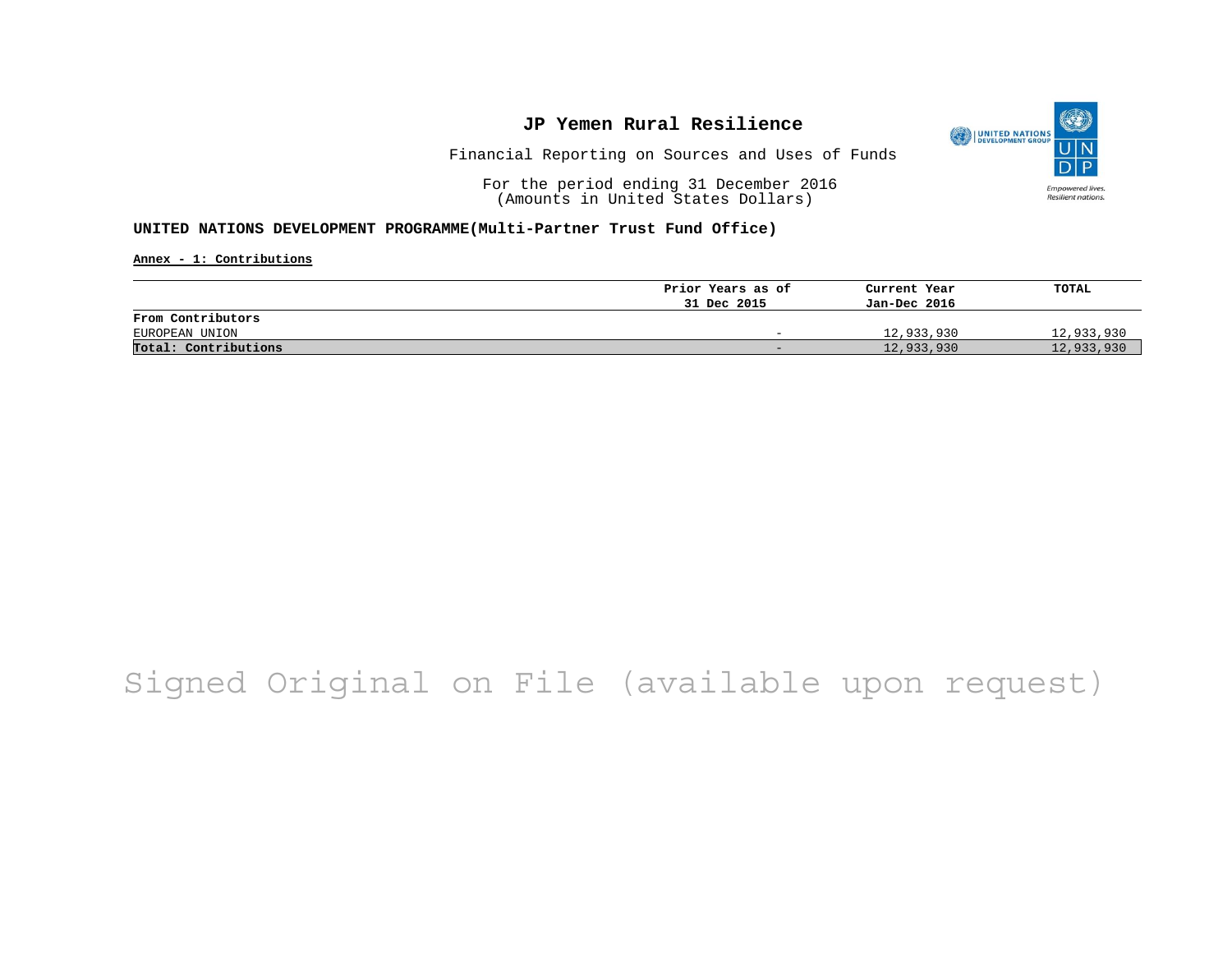

Financial Reporting on Sources and Uses of Funds

For the period ending 31 December 2016 (Amounts in United States Dollars)

#### **UNITED NATIONS DEVELOPMENT PROGRAMME(Multi-Partner Trust Fund Office)**

**Annex - 2: Transfers**

|                                | Prior Years as of | Current Year | TOTAL      |
|--------------------------------|-------------------|--------------|------------|
|                                |                   |              |            |
|                                | 31 Dec 2015       | Jan-Dec 2016 |            |
| To Participating Organizations |                   |              |            |
| FAO                            | -                 | 2,688,964    | 2,688,964  |
| ILO                            | -                 | 768,276      | 768,276    |
| <b>UNDP</b>                    | $\qquad \qquad -$ | 5,890,111    | 5,890,111  |
| WFP                            | -                 | 3,457,239    | 3,457,239  |
|                                |                   |              |            |
| Total Transfers                |                   | 12,804,590   | 12,804,590 |

# Signed Original on File (available upon request)